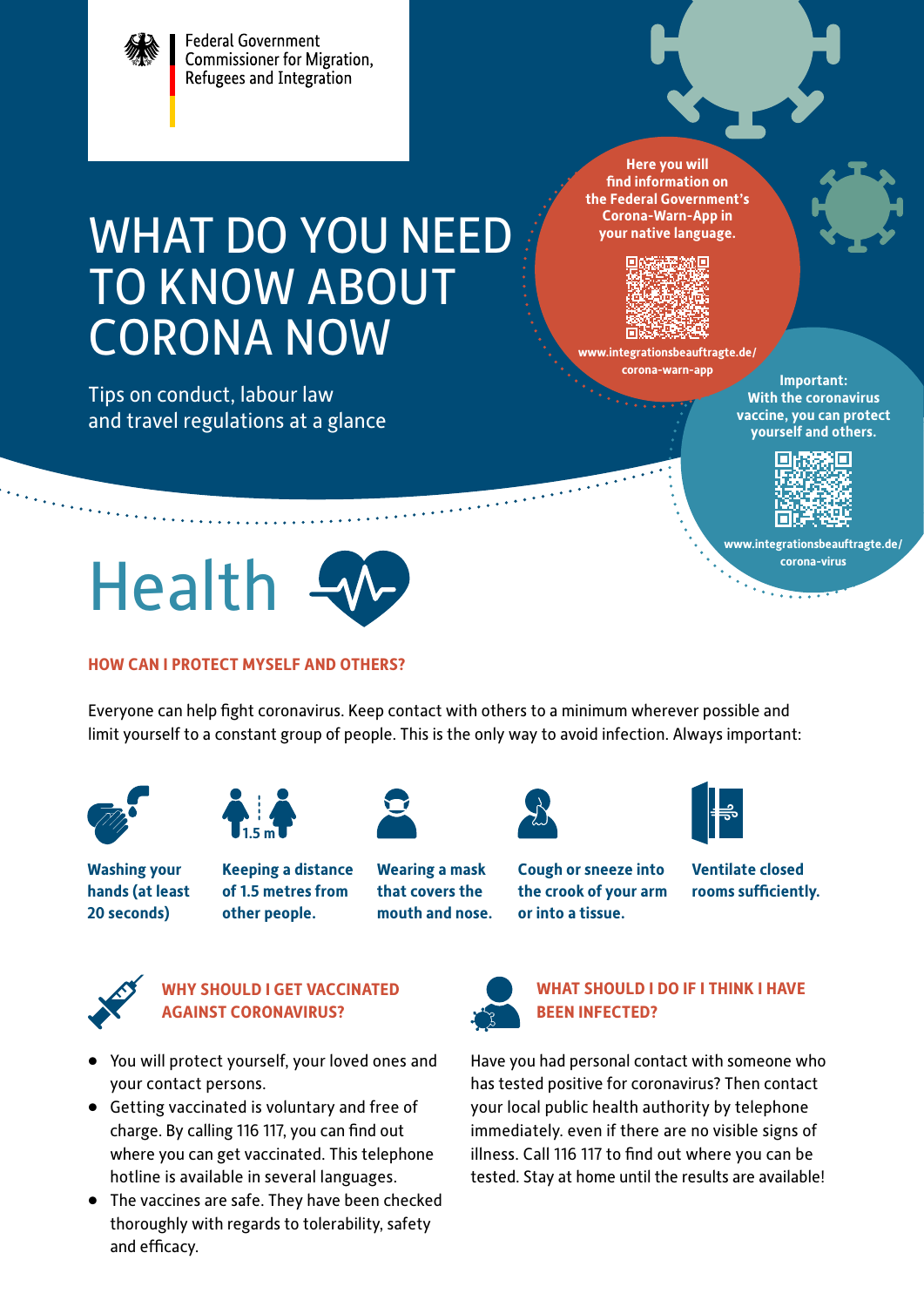# PUBLIC LIFE



#### **WHAT RULES APPLY IN PUBLIC SPACES?**

Keep a distance of 1.5 metres. You must wear a (surgical) medical face mask at the following places: on public transport, when shopping, at public institutions and open-air places with many people. You must also wear it at your workplace if you cannot maintain a distance of 1.5 metres.

**Caution: a fine of at least EUR 50 may be imposed for violating the mask obligation.**

#### **WHICH FACILITIES ARE OPEN?**

- Food shops, weekly markets, hairdressers and shops selling items for urgent daily needs.
- Medically necessary services, for example physiotherapy, may take place.
- Hygiene and social distancing regulations must be adhered to at church services and other religious events.
- If the pandemic situation in the respective area allows it, the federal states can open shops, museums and zoos from 8 March. From 22 March, eateries can also open their external area.



#### **WHAT APPLIES TO PRIVATE GATHERINGS?**

A maximum of five people from two households can meet (children up to the age of 14 are not counted) if the pandemic situation in the respective area allows it.

The federal states may also adopt deviating regulations depending on the pandemic situation. If there is a high number of new infections, the federal states can, for example, restrict interactions with other people further. If the number of new infections decreases, restrictions can be eased further. You can find information about this topic on the websites of the federal states.

## Work and money

**WHAT HAPPENS IF MY EMPLOYER CLOSES FOR THE TIME BEING BECAUSE OF CORONA?** You are generally still entitled to remuneration, even if you cannot work.

#### **WHAT SHOULD I DO IF I LOSE MY JOB?**

In this case, you must register with your job centre or employment office. Job centres and employment offices are continuing to work but only in urgent cases and by appointment. You can register as unemployed by telephone, letter or online and all applications can also be submitted online. Important: The rules on protection against unfair dismissal also apply during the coronavirus period. Furthermore, access to basic security for jobseekers has been simplified, for example there is no elaborate review of your finances.

#### **WHAT HAPPENS IF MY EMPLOYER HAS MANDATED SHORT-TIME WORK?**

If your employer has justifiably mandated short-time work, you can receive up to 24 months short-time allowance. It can be up to 87% of your loss of earnings. The relevant employment agency checks whether all



conditions for the payment of short-time allowance are met on a case-by-case basis.

#### ∈ **WHAT HELP CAN I GET FOR MY BUSINESS?**

The Kreditanstalt für Wiederaufbau (KfW) is offering various favourable business loans. Please contact your bank or financing partners that pass on KfW loans. Small and medium-sized businesses that want to secure or expand training places receive financial support.

#### **WHAT KIND OF SUPPORT DO SELF-EMPLOYED PERSONS AND MICRO-ENTREPRENEURS GET?**

Support available includes a KfW special programme with favourable loan conditions, grants for operating costs, guarantees with support from the government, tax measures and a support package for start-ups. Further support in the event of loss of revenue due to coronavirus will be available for privately financed cultural institutions and non-profit organisations, e.g. youth hostels, charity department stores or inclusive businesses.